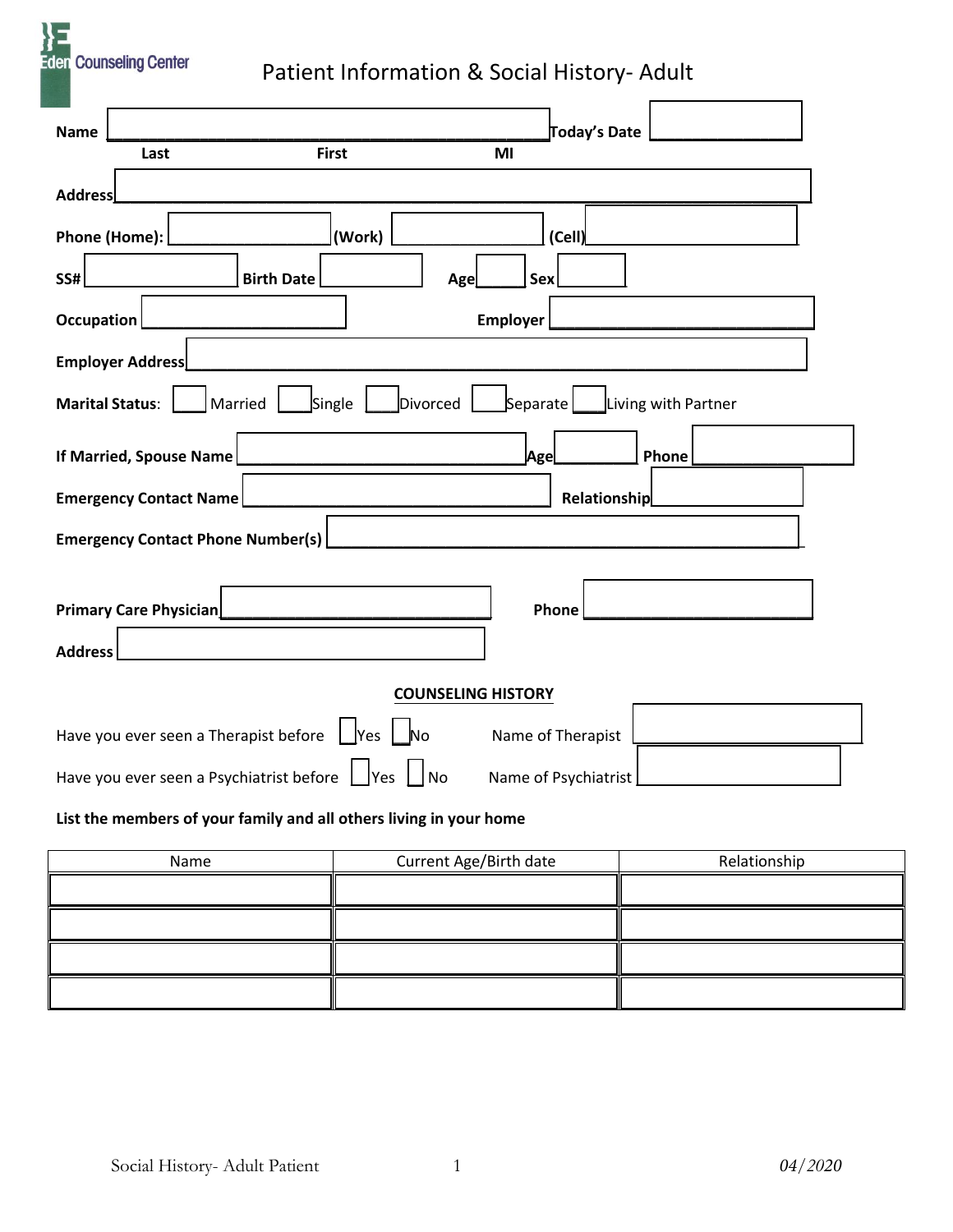### **Please check any of the following problems that pertain to you:**



#### **HEALTH HISTORY**

| List all current medications and dosages                                                                                                                                                                                          |
|-----------------------------------------------------------------------------------------------------------------------------------------------------------------------------------------------------------------------------------|
| In the past 2 weeks were your sleep patterns (Check one) $\Box$ Typical or $\Box$ Unusual Check all that apply: $\Box$ Nightmares $\Box$ Insomnia $\Box$ Early morning waking $\Box$ Difficulty falling asleep $\Box$<br>Restless |
| In the past 2 weeks were your daily eating habits (Check one) I Typical or Junusual<br>Check all that apply: $\Box$ 1-2 meals $\Box$ 2-3 meals $\Box$ snacks                                                                      |
| Do you have any current or past eating disorders?   No   Yes If yes, explain                                                                                                                                                      |
|                                                                                                                                                                                                                                   |

#### **Are you presently experiencing emotions and/or moods that affect your day to day functioning?**

| Are you presently experiencing emotions analy or moods that arrest your day to day runctioning.        |  |  |  |  |
|--------------------------------------------------------------------------------------------------------|--|--|--|--|
| Often (6 times a year)<br>(Check one)<br>Seldom<br>Never                                               |  |  |  |  |
| (Check all that apply)<br>Frustration<br>Anxiety<br><b>Manic states</b><br>Depression                  |  |  |  |  |
|                                                                                                        |  |  |  |  |
| <b>Treatment Provider:</b><br> Phone:                                                                  |  |  |  |  |
| <b>Address:</b>                                                                                        |  |  |  |  |
| Reason you were seeking care:                                                                          |  |  |  |  |
| <b>Treatment outcome:</b>                                                                              |  |  |  |  |
| List any support groups you attend                                                                     |  |  |  |  |
| Substance Abuse<br>Is there a family history of (Check all that apply)<br>Alcoholism<br>Mental Illness |  |  |  |  |
| Has anyone in your family been treated for a psychiatric disorder?<br>Yes If yes, explain<br> No       |  |  |  |  |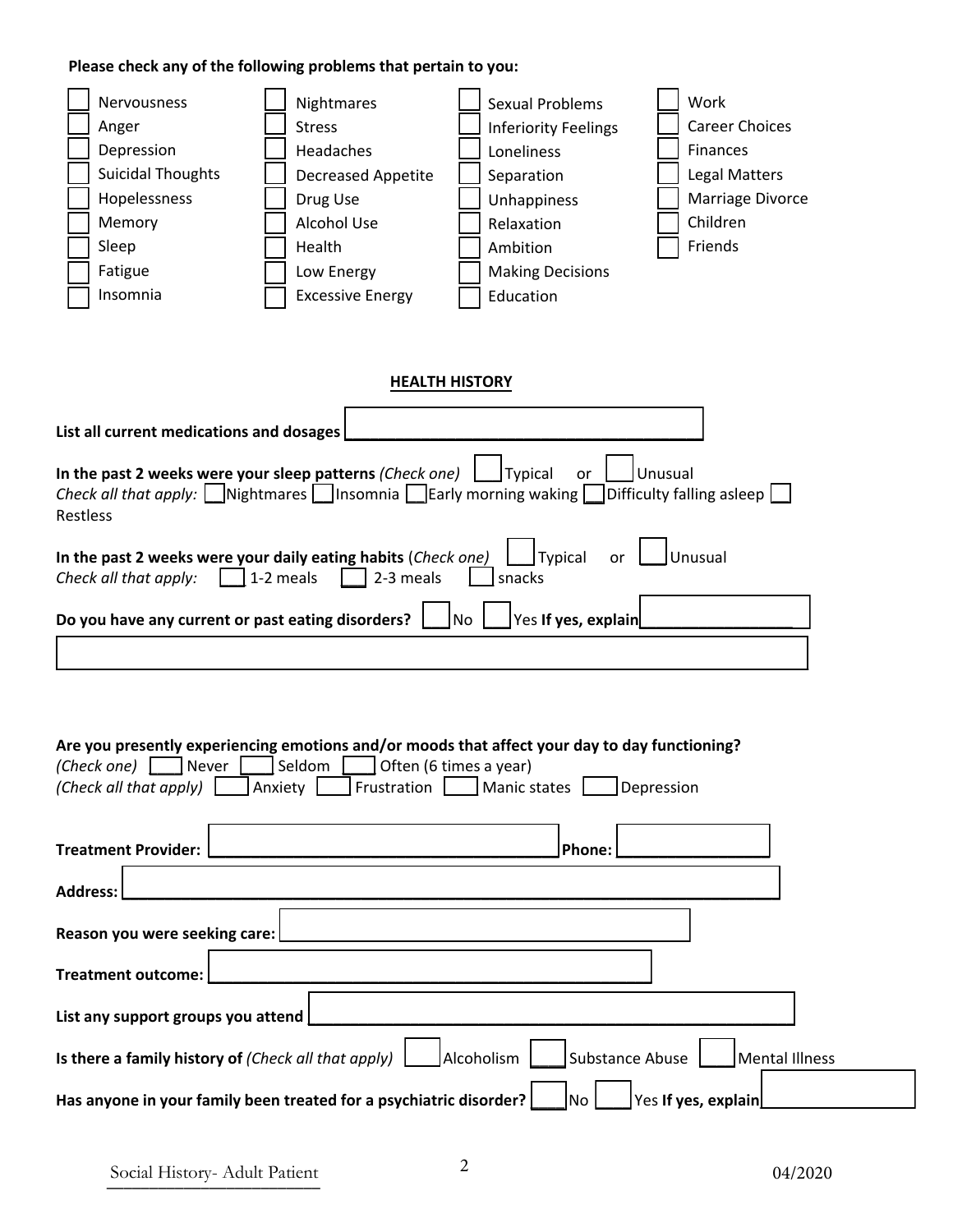# **DRUG/ALCOHOL HISTORY**

| If yes, explain:                                                                                        | Have you ever used alcohol and/or drugs to change or alter your behavior or mood?         |                                    | <b>No</b><br>Yes          |  |  |  |
|---------------------------------------------------------------------------------------------------------|-------------------------------------------------------------------------------------------|------------------------------------|---------------------------|--|--|--|
| Have you ever been charged with DWI/DUI?                                                                | No                                                                                        | Yes If yes, please explain         |                           |  |  |  |
|                                                                                                         |                                                                                           |                                    |                           |  |  |  |
|                                                                                                         |                                                                                           |                                    |                           |  |  |  |
|                                                                                                         |                                                                                           |                                    |                           |  |  |  |
|                                                                                                         | Complete the following for family members who use or have a history of alcohol/drug abuse |                                    |                           |  |  |  |
| <b>Family Member</b>                                                                                    | <b>Substance Used</b>                                                                     | <b>Current Use (yes or no)</b>     | <b>Treatment Received</b> |  |  |  |
|                                                                                                         |                                                                                           |                                    |                           |  |  |  |
|                                                                                                         |                                                                                           |                                    |                           |  |  |  |
|                                                                                                         |                                                                                           |                                    |                           |  |  |  |
|                                                                                                         |                                                                                           | <b>FAMILY &amp; SOCIAL HISTORY</b> |                           |  |  |  |
|                                                                                                         | FATHER: Please answer questions as it was during your childhood                           |                                    |                           |  |  |  |
| Occupation                                                                                              |                                                                                           | <b>Highest Level of Education</b>  |                           |  |  |  |
| <b>Emotional Health</b><br>Good                                                                         | Fair<br>Poor                                                                              | Physical Health<br>Good            | Fair<br>Poor              |  |  |  |
| Describe your father/child relationship                                                                 |                                                                                           |                                    |                           |  |  |  |
| <b>MOTHER:</b>                                                                                          |                                                                                           |                                    |                           |  |  |  |
| <b>Occupation</b>                                                                                       | Please answer questions as it was during your childhood                                   | <b>Highest Level of Education</b>  |                           |  |  |  |
| Physical Health<br><b>Emotional Health</b><br> Good [<br><b>l</b> Fairl<br>Poor<br>Good<br>Fair<br>Poor |                                                                                           |                                    |                           |  |  |  |
| Describe your mother/child relationship                                                                 |                                                                                           |                                    |                           |  |  |  |
|                                                                                                         |                                                                                           |                                    |                           |  |  |  |
| Where did you grow up<br>With whom did you live during your childhood?                                  |                                                                                           |                                    |                           |  |  |  |
| List brothers and sisters (including you) in birth order and give their current ages:                   |                                                                                           |                                    |                           |  |  |  |
|                                                                                                         |                                                                                           |                                    |                           |  |  |  |
| Describe your childhood (Check one)                                                                     |                                                                                           | Unhappy<br>Mixed                   |                           |  |  |  |
| Explain                                                                                                 | Happy                                                                                     |                                    |                           |  |  |  |
|                                                                                                         |                                                                                           |                                    |                           |  |  |  |
| Describe your adolescence (Check one)                                                                   | Happy                                                                                     | Unhappy<br>Mixed                   |                           |  |  |  |
| Explain:                                                                                                |                                                                                           |                                    |                           |  |  |  |
| Were you abused?<br><b>No</b>                                                                           | Yes (Check all that apply)                                                                | physically<br>emotionally          | verbally<br>sexually      |  |  |  |
|                                                                                                         |                                                                                           | <b>EDUCATIONAL HISTORY</b>         |                           |  |  |  |
|                                                                                                         |                                                                                           |                                    |                           |  |  |  |
| <b>Highest level of education</b>                                                                       |                                                                                           |                                    |                           |  |  |  |
| Did you have difficulty in school?                                                                      | No If yes, explain                                                                        |                                    |                           |  |  |  |
|                                                                                                         | Yes                                                                                       |                                    |                           |  |  |  |